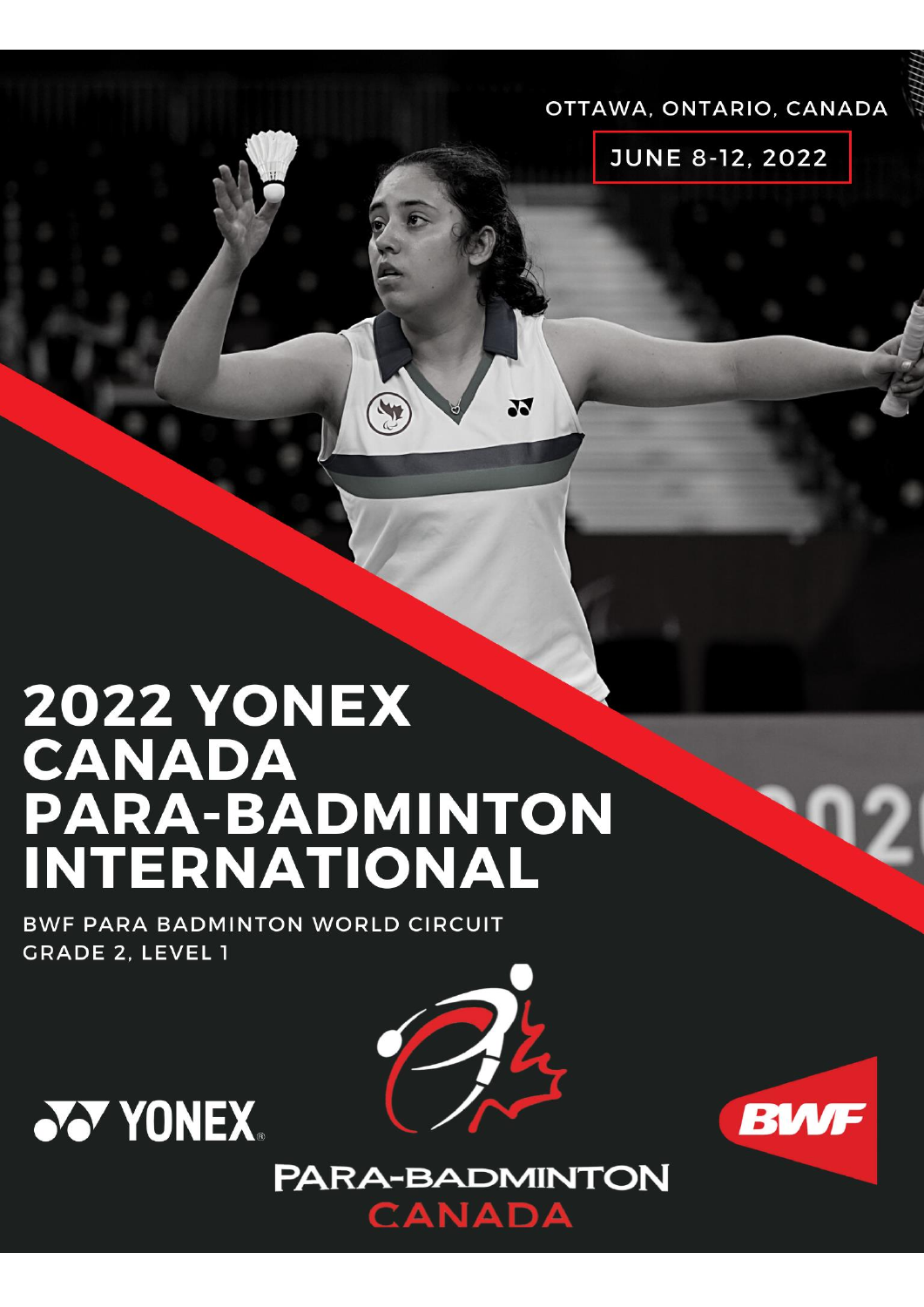## **1. General Details**

| <b>Organizer</b>                   | <b>Badminton Canada</b><br>700 Industrial Ave Suite 401<br>Ottawa, Ontario Canada<br>E:badminton@badminton.ca<br>W: 001-613-748-5674<br>Event website: www.badminton.ca                                                                                                                                                                     |
|------------------------------------|---------------------------------------------------------------------------------------------------------------------------------------------------------------------------------------------------------------------------------------------------------------------------------------------------------------------------------------------|
| <b>Sanction</b>                    | <b>Badminton World Federation</b>                                                                                                                                                                                                                                                                                                           |
| <b>Competition Dates</b>           | Wednesday 8 <sup>th</sup> - Sunday 12 <sup>th</sup> June                                                                                                                                                                                                                                                                                    |
| <b>Competition</b><br><b>Venue</b> | Montpetit Hall<br>125 University Private. Ottawa ON Canada<br>Google Maps Link: Montpetit Hall                                                                                                                                                                                                                                              |
| <b>Media Links</b>                 | @BadmintonCanada<br>@BadmintonCanada<br>@BadmintonCanada<br>@CanadaBadminton (O)                                                                                                                                                                                                                                                            |
| <b>Referee Team</b>                | Referee:<br>Julien Albert Nys (BEL) - julien@badmintonvlaanderen.be<br><b>Deputy Referees:</b><br>Lynne Nixey (NZL) - nixey4@yahoo.co.nz<br>Chris Lawrence (USA) - CCclawrence@aol.com<br><b>Technical Delegate</b><br>Stefan Fuerstenau (GER) - s_fuerstenau@gmx.de                                                                        |
| <b>Useful Contacts</b>             | Mike Luck, Tournament Director<br>E: mikeluck@badminton.ca<br>Kyle Hunter, Event Manager<br>E: parainternational@badminton.ca<br>TBA, Press officer<br>E: parainternational@badminton.ca<br>Jasmine Cianciotta, Visas<br>E: parainternational@badminton.ca<br>Kyle Hunter, Transport and accommodation<br>E: parainternational@badminton.ca |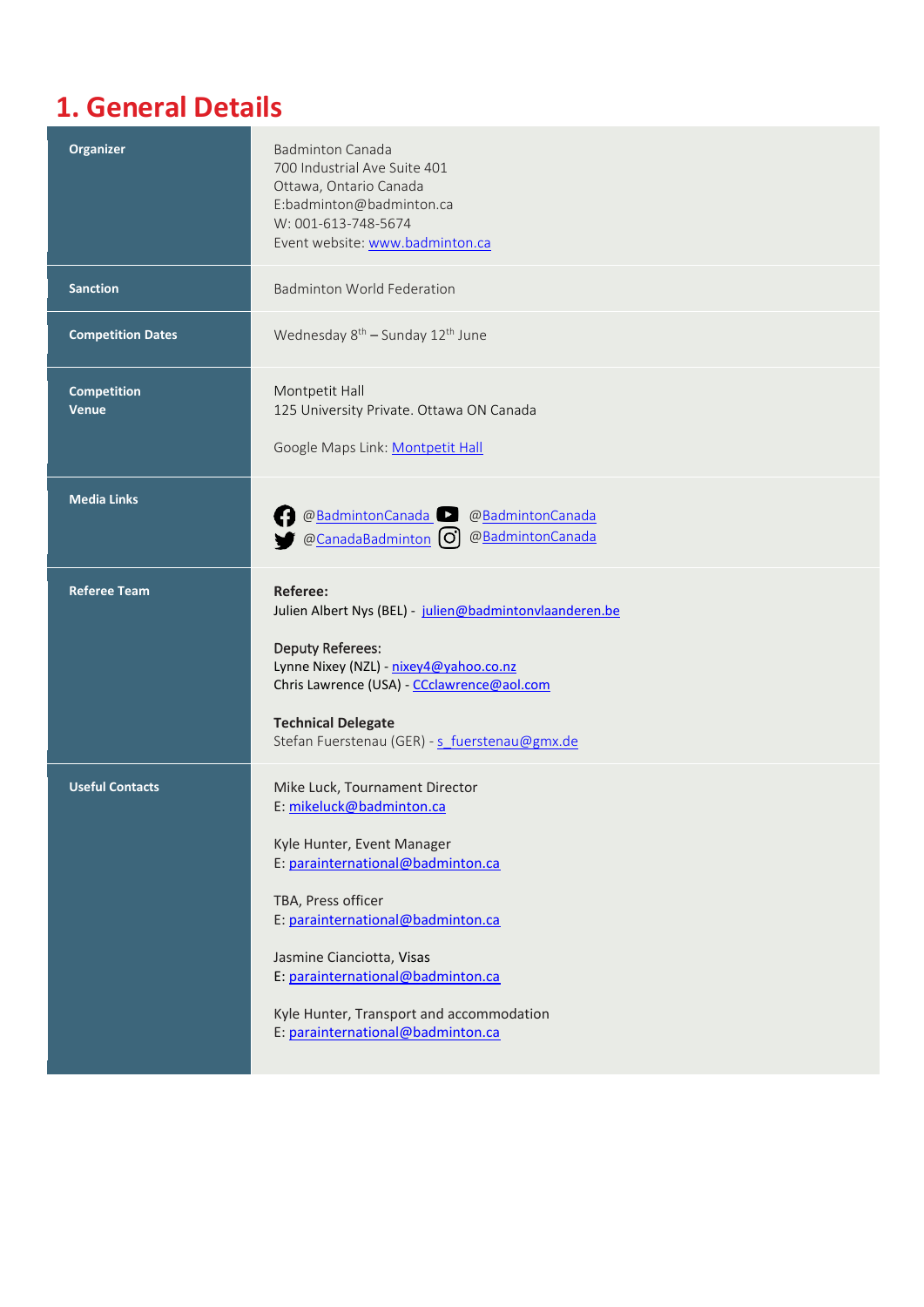**Insurance coverage** Players and all members of the national delegation shall hold valid insurance for damages of any nature caused to third parties. Such insurance shall cover bodily injury, including medical and hospitalization expenses incurred in the host country, as well as all expenses and costs associated to repatriating the injured party to its country of residence. **Indemnity** To the extent permitted by applicable law, all players and members of the national delegation shall release the BWF, the Tournament Organizer, and their respective officers, officials, employees, agents and representatives, from any and all liability, damage, loss, cost or expense that such players and members of the national delegation may incur as a result or in connection with their participation to the Tournament. **Participant Agreement for Use of Photographs and Videos** Players and all members of the national delegation shall agree to give the BWF and the Tournament Organizer full television and motion picture rights, including permission to film players and members of the national delegation during all matches and activities around the Tournament, for any commercial, news or other purpose together with the right to transfer such right, including without compensation.

### **2. Entry Details**

| <b>Entry Fees</b>                             | Player: \$150 USD<br>Team Officials/Accompanying person: \$75 USD<br>Player/Team Official/Accompanying person not staying at the official hotel will be required to pay an<br>additional \$50 USD<br>Once entry fees are paid, it is non-refundable if the person does not attend the competition. Payment<br>of entry fee is required before an athlete or team officials/accompanying person can participate in the<br>tournament or use the services provided by the host.<br>Please request for an invoice and banking details from the organisers before making payment. Please<br>contact Mike Luck through mikeluck@badminton.ca               |                       |  |  |
|-----------------------------------------------|-------------------------------------------------------------------------------------------------------------------------------------------------------------------------------------------------------------------------------------------------------------------------------------------------------------------------------------------------------------------------------------------------------------------------------------------------------------------------------------------------------------------------------------------------------------------------------------------------------------------------------------------------------|-----------------------|--|--|
| <b>Regulations</b><br>(Conditions of<br>Play) | This tournament will be run in accordance with, but not limited to, the Badminton World Federation<br>(BWF) Statutes, General Competition Regulations (GCR), Para Badminton General Competition<br>Regulations (PBGCR) and BWF Para Badminton World Circuit Regulations. In the event of any dispute,<br>the decision of the Tournament Referee will be final.<br>This tournament will strictly enforce the Clothing, Equipment, and Advertising Regulations as outlined<br>in the BWF PBGCR. This includes restrictions of certain colours for shirts, shorts, and skirts to avoid<br>issues with virtual advertising on TV courts, as per GCR 21.7. |                       |  |  |
| <b>Scoring System</b>                         | Best of three games to 21 points, as per the Laws of Badminton (BWF Statute 4.1)                                                                                                                                                                                                                                                                                                                                                                                                                                                                                                                                                                      |                       |  |  |
| <b>Key Dates</b>                              | <b>Entry Deadline</b><br>Tuesday 19 April 2022 (11:59 PM Kuala Lumpur time)                                                                                                                                                                                                                                                                                                                                                                                                                                                                                                                                                                           |                       |  |  |
|                                               | <b>World Ranking Date for M&amp;Q Report</b>                                                                                                                                                                                                                                                                                                                                                                                                                                                                                                                                                                                                          | Tuesday 19 April 2022 |  |  |
|                                               | <b>Publication Date for M&amp;Q Report</b>                                                                                                                                                                                                                                                                                                                                                                                                                                                                                                                                                                                                            | Friday 22 April 2022  |  |  |
|                                               | <b>World Ranking Date of Seeding Report</b>                                                                                                                                                                                                                                                                                                                                                                                                                                                                                                                                                                                                           | Tuesday 17 May 2022   |  |  |
|                                               | <b>Publication Date for Seeding Report</b>                                                                                                                                                                                                                                                                                                                                                                                                                                                                                                                                                                                                            | <b>TBD</b>            |  |  |
|                                               | Last Date to Withdraw without Penalty<br>Sunday May 22 2022<br><b>Draw Date</b><br><b>TBD</b>                                                                                                                                                                                                                                                                                                                                                                                                                                                                                                                                                         |                       |  |  |
|                                               |                                                                                                                                                                                                                                                                                                                                                                                                                                                                                                                                                                                                                                                       |                       |  |  |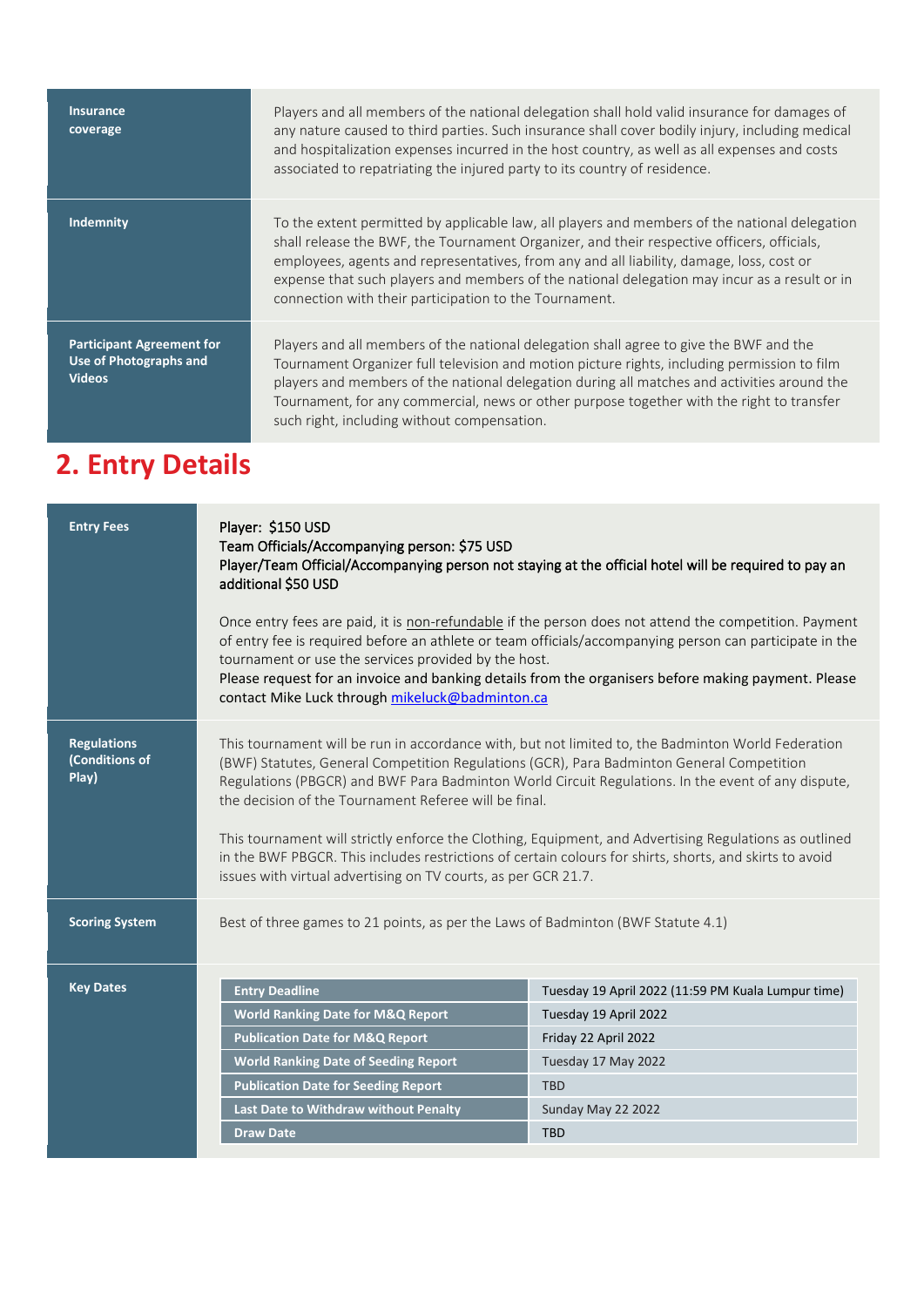**Draws** Draw sizes for Grade 2 Level 1 events follow the numbers stated below. Entry into the tournament is determined by the current world rankings. Players of any ranking may however register and be listed in the reserve list.

| <b>Event</b>    | Men's<br><b>Singles</b> | Women's<br><b>Singles</b> | Men's Doubles | <b>Women's Doubles</b> | <b>Mixed Doubles</b> |  |
|-----------------|-------------------------|---------------------------|---------------|------------------------|----------------------|--|
| WH <sub>1</sub> | 12                      | 12                        | 12            | 12                     | 12                   |  |
| WH <sub>2</sub> | 12                      | 12                        |               |                        |                      |  |
| SL <sub>3</sub> | 12                      | 8                         | 12            |                        |                      |  |
| SL <sub>4</sub> | 12                      | 8                         |               | 12                     | 12                   |  |
| SU <sub>5</sub> | 12                      | 8                         | 12            |                        |                      |  |
| SH <sub>6</sub> | 12                      | 8                         | 8             |                        |                      |  |

**Online Entry – International Entries**

Entries for this tournament must be done by the Member Association using the BWF Online Group Entry system, using the following link:

<https://bwfpara.tournamentsoftware.com/tournament/848CF303-2CA1-4DB9-B26C-0A6F13A69D0F>

If the Member Association requires a username and password to access the system, please contact the BWF at the following email address:

[s.ramachandran@bwf.sport](mailto:s.ramachandran@bwf.sport) or [hj.yee@bwf.sport](mailto:hj.yee@bwf.sport)

The entry deadline is Tuesday, 19 April 2022 at 23:59, BWF Headquarters time (+08:00 hrs. GMT). Late entries will not be accepted.

After the entry deadline, the BWF Online Group Entry System will send notification to all participating Member Associations confirming receipt of final entries.

Receipt of this notification is the conclusive evidence of receipt of entries before the deadline.

Member Associations should contact BWF immediately if such notice is not received by Wednesday, 20 April at 12:00 hrs. BWF Headquarters time.

If no objection is received by BWF by Thursday, 21 April at 23:59 hrs. BWF Headquarters time, the entries shall be deemed to be correct. No complaints/objections will be entertained after this point.

#### **Classification** There is no classification at this tournament.

ONLY players with Sport Class Status 'Confirm' (C) and with 'Fixed Review Date' (FRD) that is after the end of the tournament can participate in this tournament. Players will only be considered eligible to be listed on the M&Q list when they have the appropriate classification status on the entry deadline.

Withdrawals The management of withdrawals will be run in accordance with BWF PBGCR 13 and 14

Member Associations can withdraw their entries through the BWF Online Group Entry system until the last date of withdrawal without penalty (see Key Dates Section).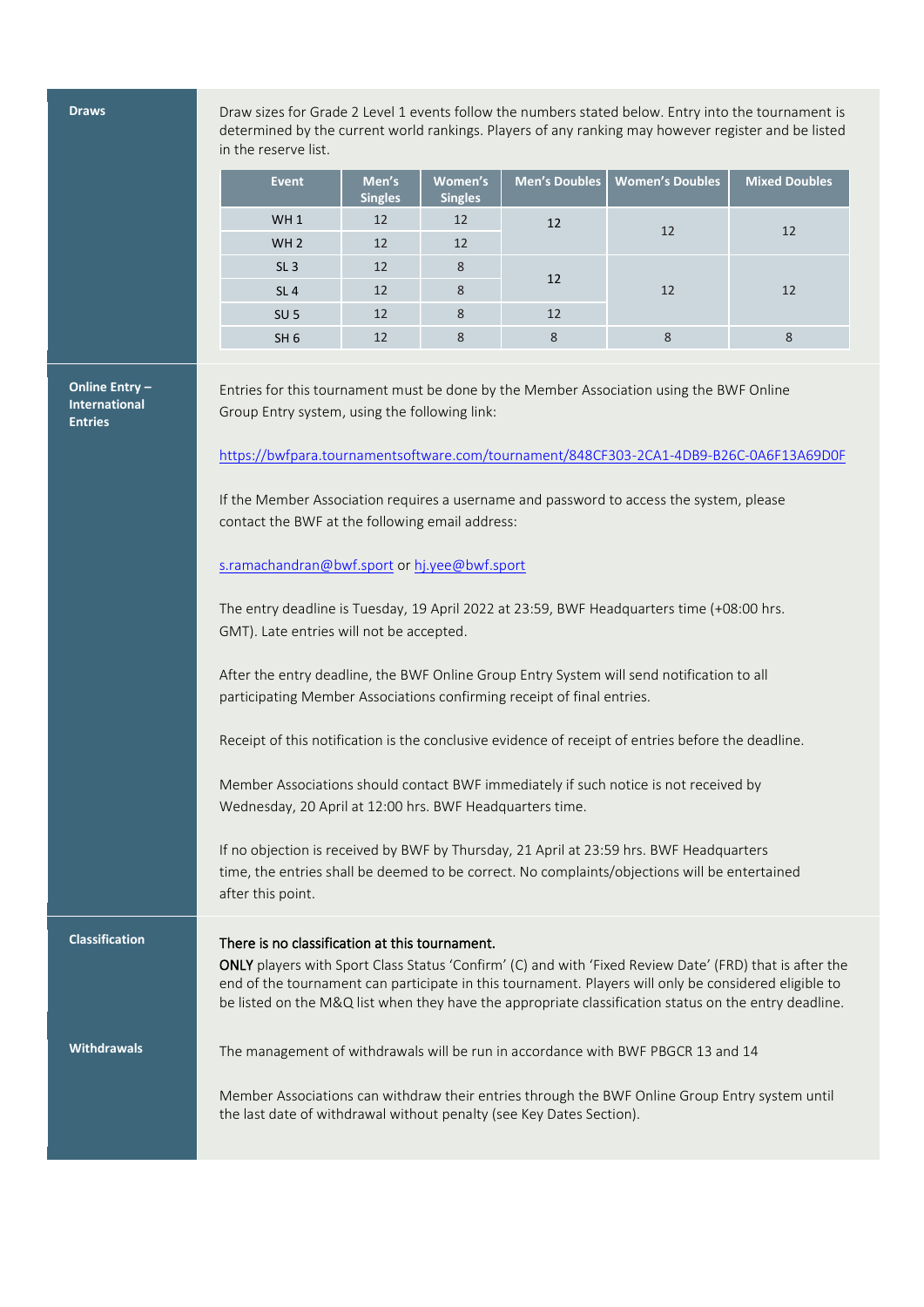Withdrawals made after this date will incur a penalty in accordance with the BWF Table of Offences and Penalties (BWF Statute 2.6).

Please ensure that the Tournament Referee and Host Organizer are notified immediately in writing, clearly stating the reason for the withdrawal.

If a Member Association needs to withdraw any entries once players have arrived in the host city, notification of withdrawal must be made by the Team Manager in person to the Tournament Referee, or Deputy Referee(s), and must also be confirmed in writing to:

Julien Albert Nys (BEL) - [julien@badmintonvlaanderen.be](mailto:julien@badmintonvlaanderen.be) Stefan Fuerstenau (GER) - [s\\_fuerstenau@gmx.de](mailto:s_fuerstenau@gmx.de) Host Organizer Contact: Mike Luck - [mikeluck@badminton.ca](mailto:mikeluck@badminton.ca)

### **3. Tournament Details**

| <b>Competition Schedule</b>  | Day                                                                                                                                         | <b>Event</b>                                                                                       | <b>Round</b> | <b>Courts</b> | <b>Doors</b> | <b>Start</b> | <b>End</b> |
|------------------------------|---------------------------------------------------------------------------------------------------------------------------------------------|----------------------------------------------------------------------------------------------------|--------------|---------------|--------------|--------------|------------|
|                              |                                                                                                                                             |                                                                                                    |              |               | Open         |              |            |
|                              | Wednesday<br>8 <sup>th</sup> June                                                                                                           | MS/WS/MD/WD/XD                                                                                     | <b>GR</b>    | 5             | 08:00        | 09:00        | 21:00      |
|                              | Thursday<br>9 <sup>th</sup> June                                                                                                            | MS/WS/MD/WD/XD                                                                                     | <b>GR</b>    | 5             | 08:00        | 09:00        | 21:00      |
|                              | Friday<br>10 <sup>th</sup> June                                                                                                             | MS/WS/MD/WD/XD                                                                                     | GR/QF        | 5             | 08:00        | 09:00        | 20:00      |
|                              | Saturday<br>11 <sup>th</sup> June                                                                                                           | MS/WS/MD/WD/XD                                                                                     | <b>SF</b>    | 5             | 08:00        | 09:00        | 19:00      |
|                              | Sunday<br>12 <sup>th</sup> June                                                                                                             | MS/WS/MD/WD/XD                                                                                     | F            | 4             | 09:00        | 10:00        | 14:00      |
|                              | end times are approximate.                                                                                                                  | Times and order of play may be changed at the discretion of the Tournament Referee and BWF and all |              |               |              |              |            |
|                              |                                                                                                                                             |                                                                                                    |              |               |              |              |            |
| <b>Official Shuttle</b>      | Yonex AS50                                                                                                                                  |                                                                                                    |              |               |              |              |            |
| <b>Number of courts</b>      | 5 (2 WHEELCHAIR, 3 STANDING)                                                                                                                |                                                                                                    |              |               |              |              |            |
| <b>Wheelchair floor type</b> | Sport Court                                                                                                                                 |                                                                                                    |              |               |              |              |            |
| <b>Practice Facilities</b>   | <b>Practice Facility Information:</b>                                                                                                       |                                                                                                    |              |               |              |              |            |
|                              | • Location: Montpetit Hall<br>• Number of Courts: 2<br>• Schedule: TBA<br>• Booking/Reservation information: parainternational@badminton.ca |                                                                                                    |              |               |              |              |            |
|                              | Practice session slots will be determined by the BWF.                                                                                       |                                                                                                    |              |               |              |              |            |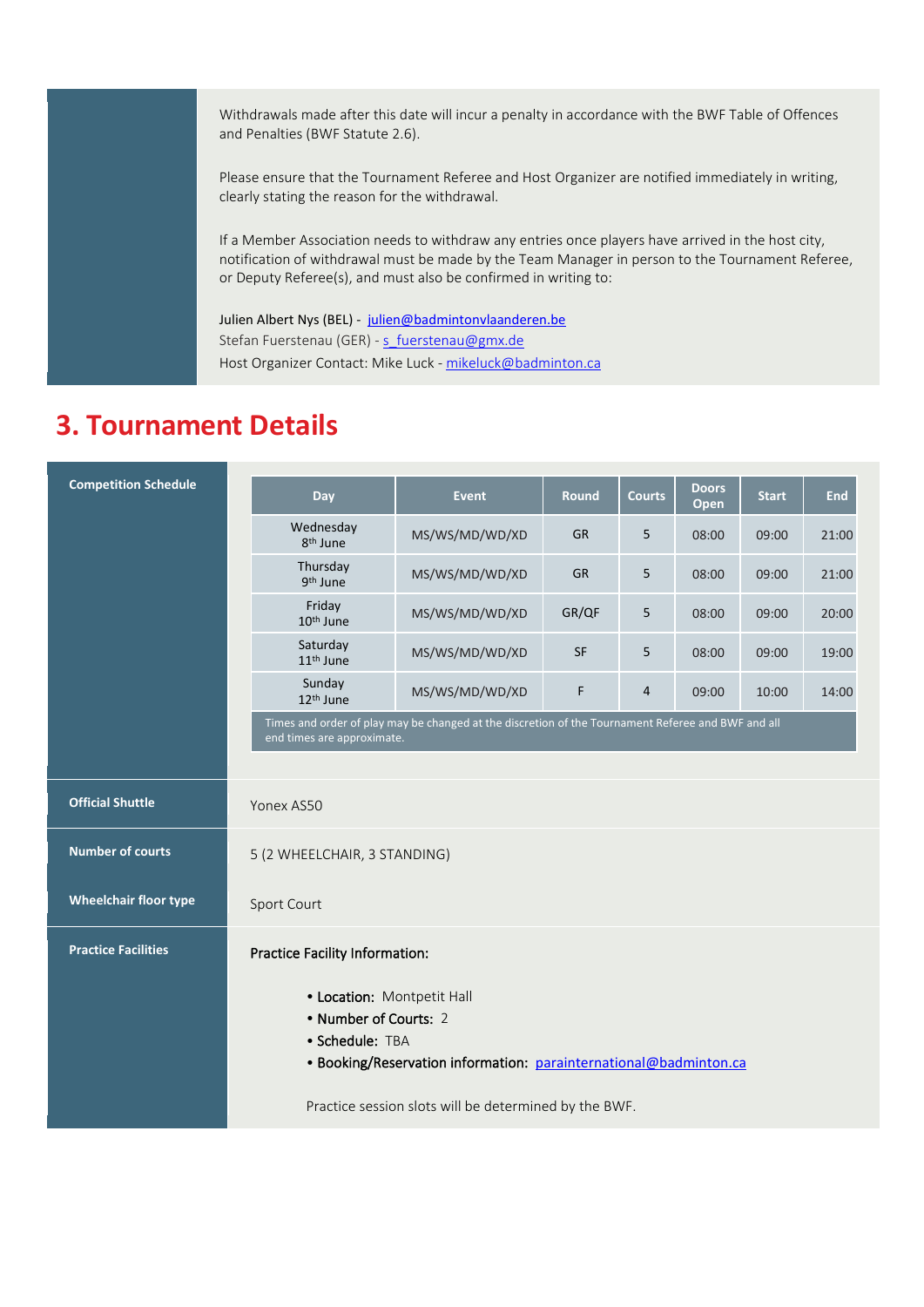| <b>Player Facilities</b>                 | Player Lounge Information:                                                                                                                                                                                                                                                                                    |
|------------------------------------------|---------------------------------------------------------------------------------------------------------------------------------------------------------------------------------------------------------------------------------------------------------------------------------------------------------------|
|                                          | • Location: Montpetit Hall<br>• Schedule: TBA                                                                                                                                                                                                                                                                 |
|                                          | • Facilities Description: Quiet rest area with some refreshments                                                                                                                                                                                                                                              |
|                                          | <b>Stringing Services:</b>                                                                                                                                                                                                                                                                                    |
|                                          | • Location: Montpetit Hall                                                                                                                                                                                                                                                                                    |
|                                          | $\bullet$ Schedule: <code>TBA</code><br>• Cost: TBA                                                                                                                                                                                                                                                           |
|                                          | Wheelchair & Prosthetic Repair Services:                                                                                                                                                                                                                                                                      |
|                                          |                                                                                                                                                                                                                                                                                                               |
|                                          | • Location: Montpetit Hall<br>• Schedule: TBA                                                                                                                                                                                                                                                                 |
|                                          | • Cost: TBA                                                                                                                                                                                                                                                                                                   |
|                                          |                                                                                                                                                                                                                                                                                                               |
| <b>Team Managers'</b><br><b>Meeting</b>  | The Team Managers' Meeting will be held at the following:                                                                                                                                                                                                                                                     |
|                                          | Date: Tuesday June 8 June<br><b>Time: 13:00 hrs.</b>                                                                                                                                                                                                                                                          |
|                                          | Location: Montpetit Hall 2nd floor                                                                                                                                                                                                                                                                            |
|                                          | It is mandatory for all participating Member Associations (represented by designated Team<br>Manager) to attend the Team Managers' Meeting. Member Associations will be penalized for<br>failing to attend, in accordance with the BWF Table of Offences and Penalties (Para Badminton)<br>(BWF Statute 2.6). |
|                                          | Member Associations are allowed to request representation by another Member Association,<br>provided that the Tournament Referee is notified in advance and approves.                                                                                                                                         |
| <b>Umpire Briefing</b>                   | The Umpire Briefing will be held at the following:                                                                                                                                                                                                                                                            |
|                                          | • Date: Tuesday June 8th                                                                                                                                                                                                                                                                                      |
|                                          | • Time: 14:30 hrs.                                                                                                                                                                                                                                                                                            |
|                                          | • Location: Montpetit Hall 2nd floor                                                                                                                                                                                                                                                                          |
| <b>Presentation</b><br><b>Ceremonies</b> | All prize ceremonies will take place on <b>Sunday, 12 June 2022</b> , immediately after the conclusion of<br>final matches. Medals/trophies/other will be presented to all champions, finalists, and semi<br>finalists                                                                                        |
|                                          | In accordance with Player Commitment Regulations (BWF Statue 5.3.6), all players participating<br>in the finals of a tournament must attend the final ceremonies directly after the match or must<br>follow the instructions given by the organizers regarding ceremony protocol.                             |
|                                          | No equipment, including rackets and flags, are allowed to be brought onto the podium.<br>Clothing worn during the ceremony must be in accordance with the BWF GCR. Wheelchair                                                                                                                                 |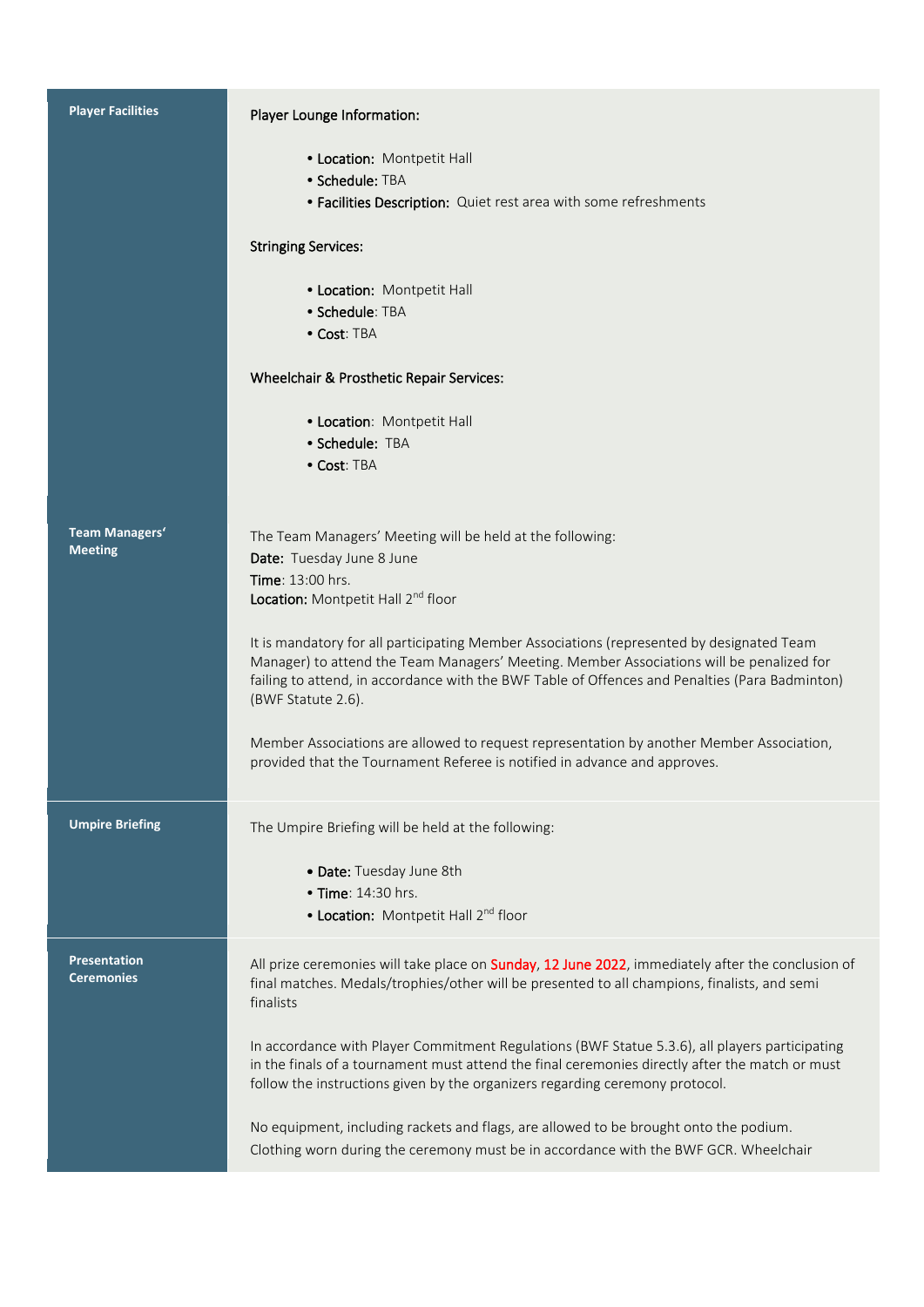|                            | players are required to attend the ceremony in their wheelchairs.                                                                     |                                                                                                                                                                                                                                                                                                                                                          |                                                                                                                                                                                                        |  |
|----------------------------|---------------------------------------------------------------------------------------------------------------------------------------|----------------------------------------------------------------------------------------------------------------------------------------------------------------------------------------------------------------------------------------------------------------------------------------------------------------------------------------------------------|--------------------------------------------------------------------------------------------------------------------------------------------------------------------------------------------------------|--|
| <b>Accreditation</b>       | Access to Tournament venues and other services is provided through personalized and<br>photographic accreditation.                    |                                                                                                                                                                                                                                                                                                                                                          |                                                                                                                                                                                                        |  |
|                            | <b>Number of Member</b><br><b>Association Players</b>                                                                                 | <b>Number of Team Officials</b><br><b>Accreditations</b>                                                                                                                                                                                                                                                                                                 |                                                                                                                                                                                                        |  |
|                            | Three or less                                                                                                                         | $\mathbf{1}$                                                                                                                                                                                                                                                                                                                                             |                                                                                                                                                                                                        |  |
|                            | Four to Seven                                                                                                                         | 3                                                                                                                                                                                                                                                                                                                                                        |                                                                                                                                                                                                        |  |
|                            | Eight to 15                                                                                                                           | $\overline{4}$                                                                                                                                                                                                                                                                                                                                           |                                                                                                                                                                                                        |  |
|                            | 16 or more                                                                                                                            | 5                                                                                                                                                                                                                                                                                                                                                        |                                                                                                                                                                                                        |  |
|                            | Please contact s.sabron@bwf.sport<br>occasion, charged to the respective Member Association.<br>removed, and penalties being applied. | The tournament reserves the right to refuse entry into any accredited venue or area or service<br>(e.g., transportation) as a result of damaged or missing accreditation.<br>The fraudulent use of accreditation is strictly prohibited, and will result in access rights being                                                                          | Any additional team officials that teams would like to bring will require the approval of the BWF.<br>The price of entry fee is chargeable to replace any lost or damaged accreditation passes on each |  |
| <b>Medical Services</b>    | charge to players.                                                                                                                    | A medical officer and physiotherapist service will be available during the tournament, free of                                                                                                                                                                                                                                                           |                                                                                                                                                                                                        |  |
| <b>Anti-Doping</b>         | Exemption (TUE).                                                                                                                      | of-competition and in-competition with the collection of urine and/or blood samples.<br>Athletes are responsible for any substance found in their body. Before an athlete takes any<br>medication, they should check with their doctor, and if necessary, get a Therapeutic Use<br>For more information about anti-doping, please visit the BWF website: | Doping control in badminton, in accordance with BWF Anti-Doping Regulations, is conducted out-                                                                                                         |  |
|                            |                                                                                                                                       | https://corporate.bwfbadminton.com/integrity/anti-doping-overview/                                                                                                                                                                                                                                                                                       |                                                                                                                                                                                                        |  |
| <b>Badminton Integrity</b> | all participants at this tournament.<br>influence the course or result of a game or match.                                            | To protect the integrity of BWF sanctioned tournaments, participants are not allowed to bet in<br>any way on badminton matches, respect the principle of fair play, and shall not attempt to                                                                                                                                                             | Section 2.4 of the BWF Statutes (Code of Conduct in Relation to Betting, Wagering and Irregular<br>Match Results) relates to anti-corruption and anti-match manipulation, and this code applies to     |  |
|                            | information or to change the outcome of a matches.                                                                                    |                                                                                                                                                                                                                                                                                                                                                          | Every person has an obligation to report to the BWF any approaches by anyone to gather inside                                                                                                          |  |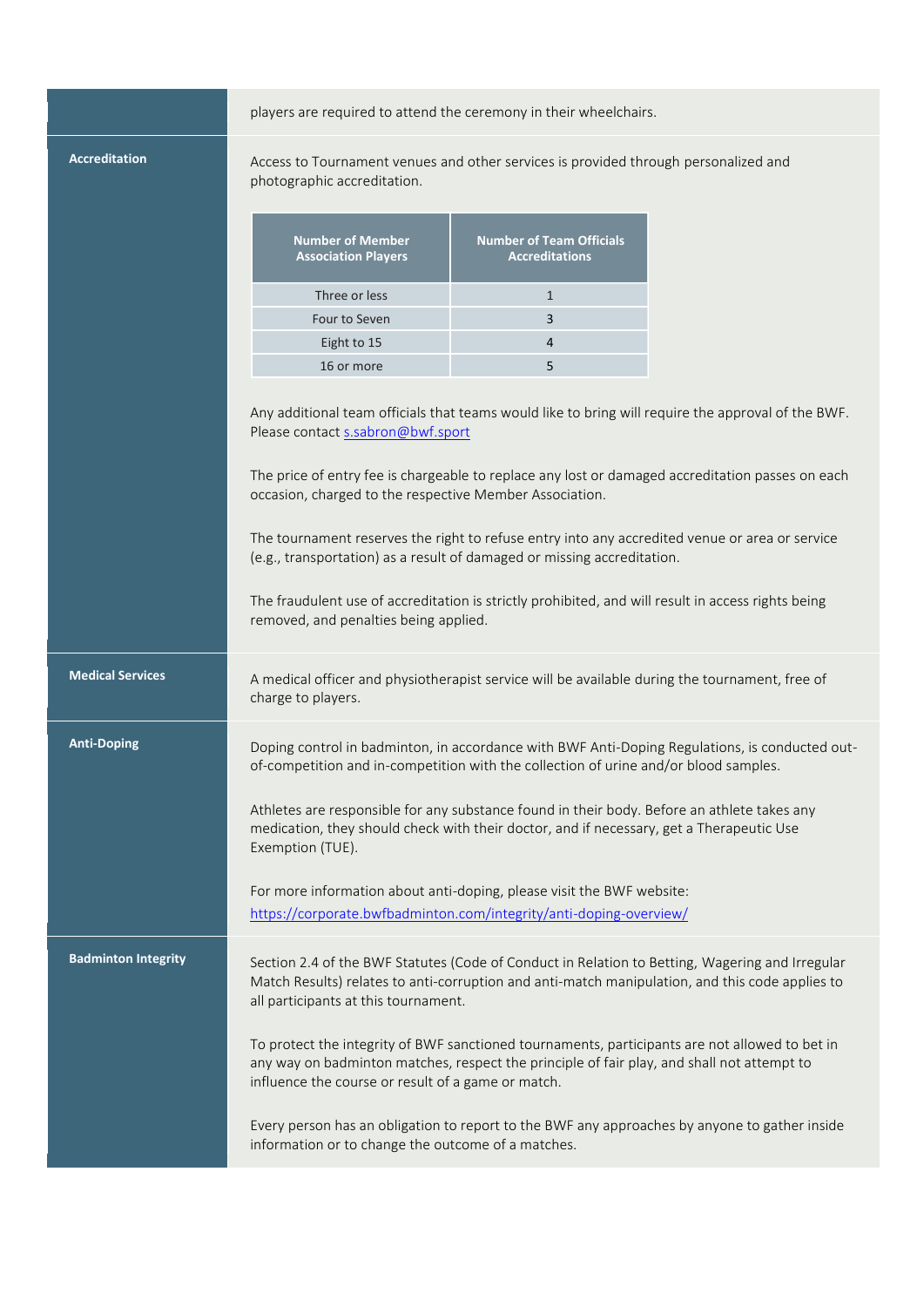For more information, please refer to BWF's website: <https://corporate.bwfbadminton.com/integrity/anti-match-fixing-overview/>

**Compliance with General Competition Regulations Clause 7.9** GCR 7.9:

*"In making or authorizing entries, the Member concerned is reconfirming its acceptance, and acceptance by the Players being entered, of the BWF's regulations and Disciplinary processes."*

### **4. Travel & Visa Details**

| <b>Transport</b> | Complimentary transportation will be provided by the tournament between the official venues:<br>competition venue, official hotel(s), practice venue (if separate from the competition venue), and<br>the following transportation hubs:                                                                    |
|------------------|-------------------------------------------------------------------------------------------------------------------------------------------------------------------------------------------------------------------------------------------------------------------------------------------------------------|
|                  | Ottawa MacDonald Cartier Airport - YOW                                                                                                                                                                                                                                                                      |
|                  | To request transportation, please complete and return the Transportation Request Form by<br>Friday May 20 to parainternational@badminton.ca                                                                                                                                                                 |
|                  | Coordinator's name: Kyle Hunter                                                                                                                                                                                                                                                                             |
|                  | Email: parainternational@badminton.ca                                                                                                                                                                                                                                                                       |
|                  | Phone number: 001-613-697-6324<br>Airport pickups: Will be provided between Sunday 5 and Monday 6 June by 6 PM                                                                                                                                                                                              |
|                  | Airport drop offs: Will be provided between Saturday 11 and Monday 13 June.                                                                                                                                                                                                                                 |
|                  |                                                                                                                                                                                                                                                                                                             |
| <b>Visas</b>     | If a visa is required to enter Canada, we can provide a letter of invitation to assist with your<br>application.                                                                                                                                                                                            |
|                  | Please complete and return the Visa Support Request Form by Friday May 20 2022                                                                                                                                                                                                                              |
|                  | The tournament host and hosting Member Association will only communicate with a Member<br>Association, and the hosting Member Association will only provide a visa support letter if the<br>form is completed accurately and comprehensively, and supporting documentation is provided,<br>where requested. |
|                  | The tournament host and hosting Member Association accepts no responsibility for withdrawals<br>made due to late or refused visa applications.                                                                                                                                                              |
|                  | It is the responsibility of the Member Association to apply for the necessary visas in sufficient<br>time, and all matters should be directed to the Embassy in charge.                                                                                                                                     |
|                  | Any visa support letter issued by the tournament host does not guarantee entry into Canada;<br>the final decision is made the Government of Canada.                                                                                                                                                         |
|                  |                                                                                                                                                                                                                                                                                                             |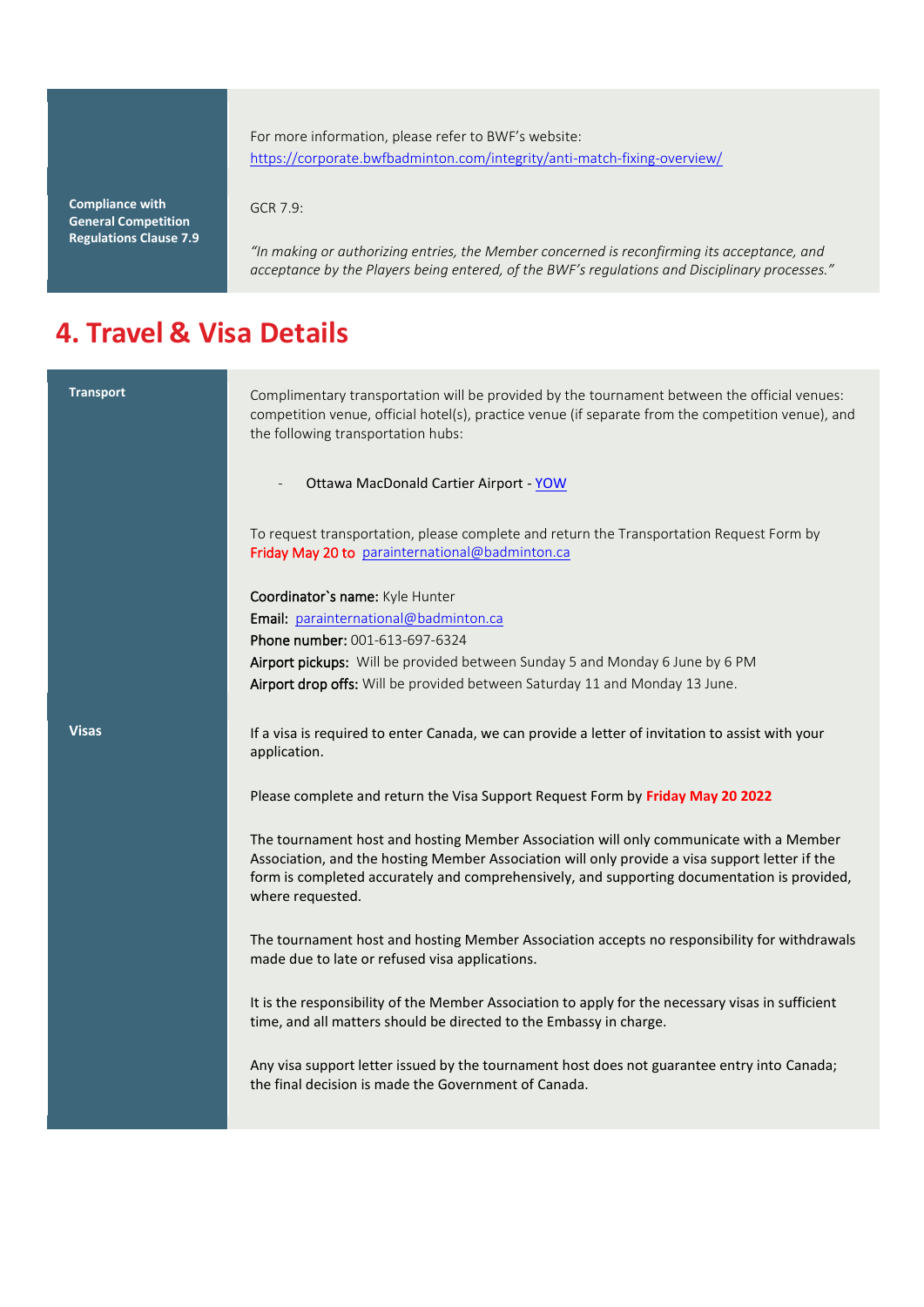|                           | Electronic Travel Authority (eTA): If you DO NOT need a VISA to come to Canada, you will need<br>an eTA. eTAs can be secured upon the purchase of your flight or by going to the following website<br>https://bit.ly/2zLhLcU                                                                                                                                                                                      |  |  |  |
|---------------------------|-------------------------------------------------------------------------------------------------------------------------------------------------------------------------------------------------------------------------------------------------------------------------------------------------------------------------------------------------------------------------------------------------------------------|--|--|--|
|                           | VISA/eTA exemption: Citizens of the USA who are travelling to Canada on their USA passport<br>do not require an eTA or VISA to enter Canada.                                                                                                                                                                                                                                                                      |  |  |  |
| <b>COVID-19 Protocols</b> | <b>Notice</b>                                                                                                                                                                                                                                                                                                                                                                                                     |  |  |  |
|                           | BWF or the host is not responsible for any tournament cost incurred by any participants should<br>the tournament is cancelled or postponed by the local authorities in Canada due but not limited<br>to COVID-19 reasons.<br>Information published on this tournament invitation may be updated from time to time until                                                                                           |  |  |  |
|                           | the tournament.                                                                                                                                                                                                                                                                                                                                                                                                   |  |  |  |
|                           | Participants are required to follow the instructions of the local authority, local organizing<br>committee and BWF in regard to COVID-19 protocols.                                                                                                                                                                                                                                                               |  |  |  |
|                           | All passengers arriving in Canada by air, including those who come in transit to other countries,<br>must present to the air company, before boarding:                                                                                                                                                                                                                                                            |  |  |  |
|                           | Proof of vaccination - Unless you qualify as a fully vaccinated traveler, you cannot enter<br>Canada. Vaccines accepted by the Government of Canada for the purpose of travel to and<br>within Canada:                                                                                                                                                                                                            |  |  |  |
|                           | AstraZeneca/COVISHIELD (ChAdOx1-S, Vaxzevria, AZD1222)<br>$\bullet$<br>Bharat Biotech (Covaxin, BBV152 A, B, C)<br>$\bullet$<br>Janssen/Johnson & Johnson<br>$\bullet$                                                                                                                                                                                                                                            |  |  |  |
|                           | Moderna (Spikevax, mRNA-1273) including for children aged 6 to 11 years<br>$\bullet$<br>Novavax (NVX-COV2373, Nuvaxovid, Covovax)<br>$\bullet$<br>Pfizer-BioNTech (Comirnaty, tozinameran, BNT162b2) including for children<br>$\bullet$<br>aged 5 to 11 years<br>Sinopharm BIBP (BBIBP-CorV)<br>$\bullet$<br>Sinovac (CoronaVac, PiCoVacc)<br>$\bullet$                                                          |  |  |  |
|                           | To qualify as a fully vaccinated traveller, you must have received, at least 14 calendar days by<br>the day you travel:                                                                                                                                                                                                                                                                                           |  |  |  |
|                           | at least 2 doses of a vaccine accepted by the Government of Canada for the purpose of<br>$\bullet$<br>travel<br>or a mix of 2 accepted vaccines                                                                                                                                                                                                                                                                   |  |  |  |
|                           | $\bullet$<br>or at least 1 dose of the Janssen/Johnson & Johnson vaccine<br>$\bullet$                                                                                                                                                                                                                                                                                                                             |  |  |  |
|                           | <b>ArriveCan App</b><br>All travelers must download and use the ArriveCan App when travelling to Canada. To download<br>the App please go to <b>ArriveCan - ArriveCAN</b> (canada.ca)                                                                                                                                                                                                                             |  |  |  |
|                           | <b>COVID TESTING</b><br>A COVID-19 RT-PCR Test is mandatory for all players, team officials, and selected tournament<br>staff and volunteers to participate in the tournament. All participants will need to do pre-arrival<br>PCR test 72 hours of arriving at the tournament. All results needs to be sent to<br>s.sabron@bwf.sport. Departure PCR and rapid antigen testing will be available; the cost of any |  |  |  |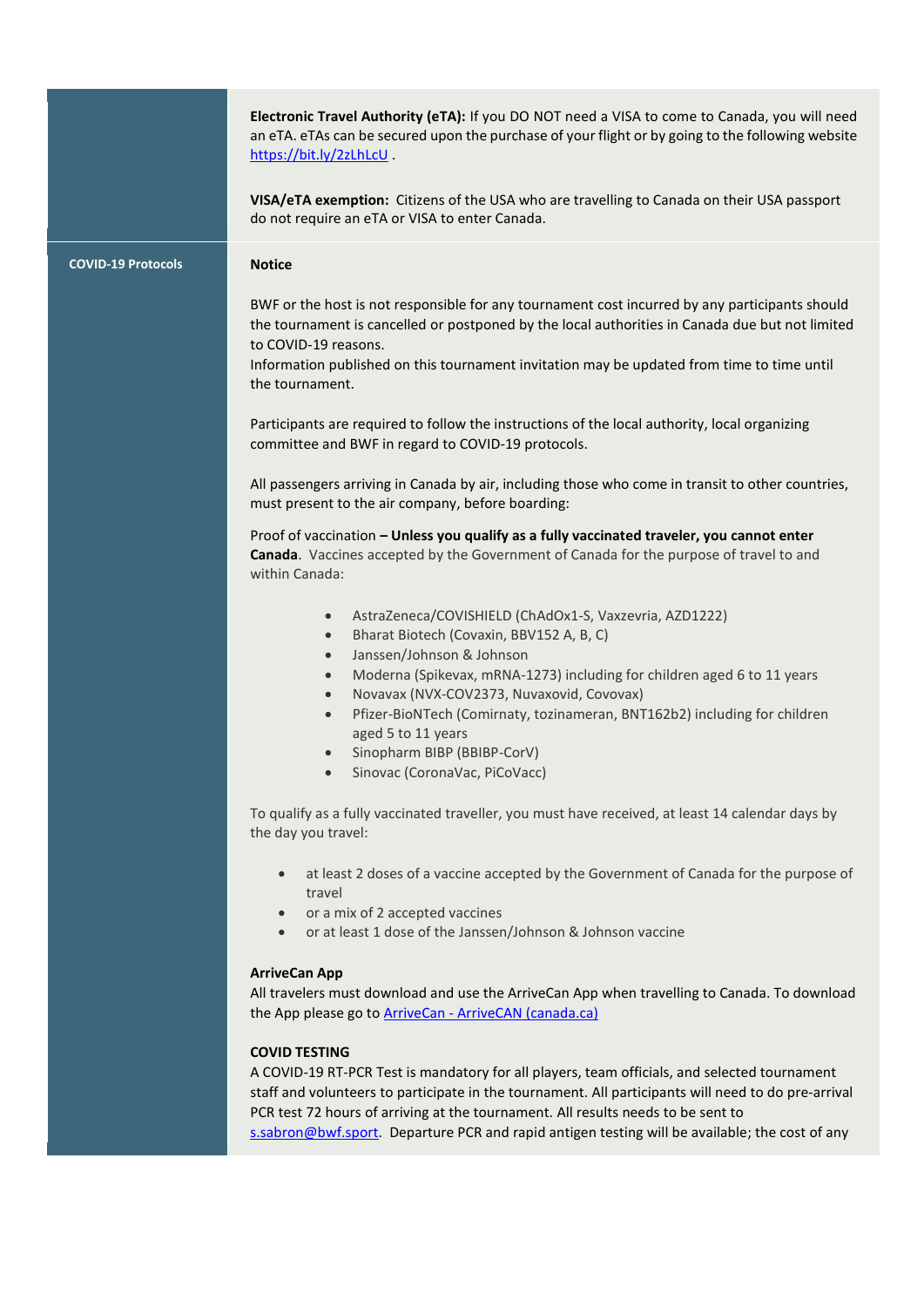PCR and/or antigen test will be paid by the participants. Host will advise you on the cost of the tests in Canada at a later date.

#### **ARRIVAL DATES**

All event participants are required to arrive and check in at the official hotel on Sunday June 5 or Monday June 6<sup>th</sup> by 6 PM. Those arriving before Sunday June 5 2022, will need to arrange for transport from Ottawa Airport to the official hotel. Para-transport is available by taxi at an approx. cost of \$25USD (12km's)

#### **MASKS**

It is mandatory for all participants to wear masks while in the tournament, and its use will only be exempt for athletes during warm up in court and during competition matches.

### **5. Accommodation Details**

It is highly recommended that all players and team officials stay in the official hotel listed below. Reservations for official MUST be done through the host organizing committee. Individuals are asked to complete and return the Accommodation Request Form to [parainternational@badminton.ca](mailto:parainternational@badminton.ca)

Individuals are able to stay offsite (not at the official hotel), but will be subject to an additional fee (\$50USD). No transportation will be provided between un-official hotels and the competition venue.

| <b>Official hotel</b>          |                                    |                                 |  |  |
|--------------------------------|------------------------------------|---------------------------------|--|--|
| Hotel Name                     | Hotel 90 University                |                                 |  |  |
| Address                        | 90 University of Ottawa ON K1N 1H3 |                                 |  |  |
| <b>Rooms</b><br>available      | 100                                |                                 |  |  |
| Wheelchair<br>Adapted<br>rooms | 10                                 |                                 |  |  |
|                                | Single<br>$\bullet$                | \$145 USD<br>$\bullet$          |  |  |
| Rates                          |                                    | Breakfast Included<br>$\bullet$ |  |  |
|                                | Double<br>$\bullet$                | \$160 USD<br>$\bullet$          |  |  |
|                                |                                    | Breakfast Included<br>$\bullet$ |  |  |

Please complete and return the Accommodation Request Form by **Friday 20 May 2022**

#### **Payment policy – Funds must be wire to Badminton Canada**

Associations should forward a 20% non-refundable deposit for accommodation by May 4<sup>th</sup>, 2022 via Bank Transfer in **USD (\$)** dollars.

*Associations should forward the remainder 80% of payment for accommodation by May 20, 2022.*

**Contact Person**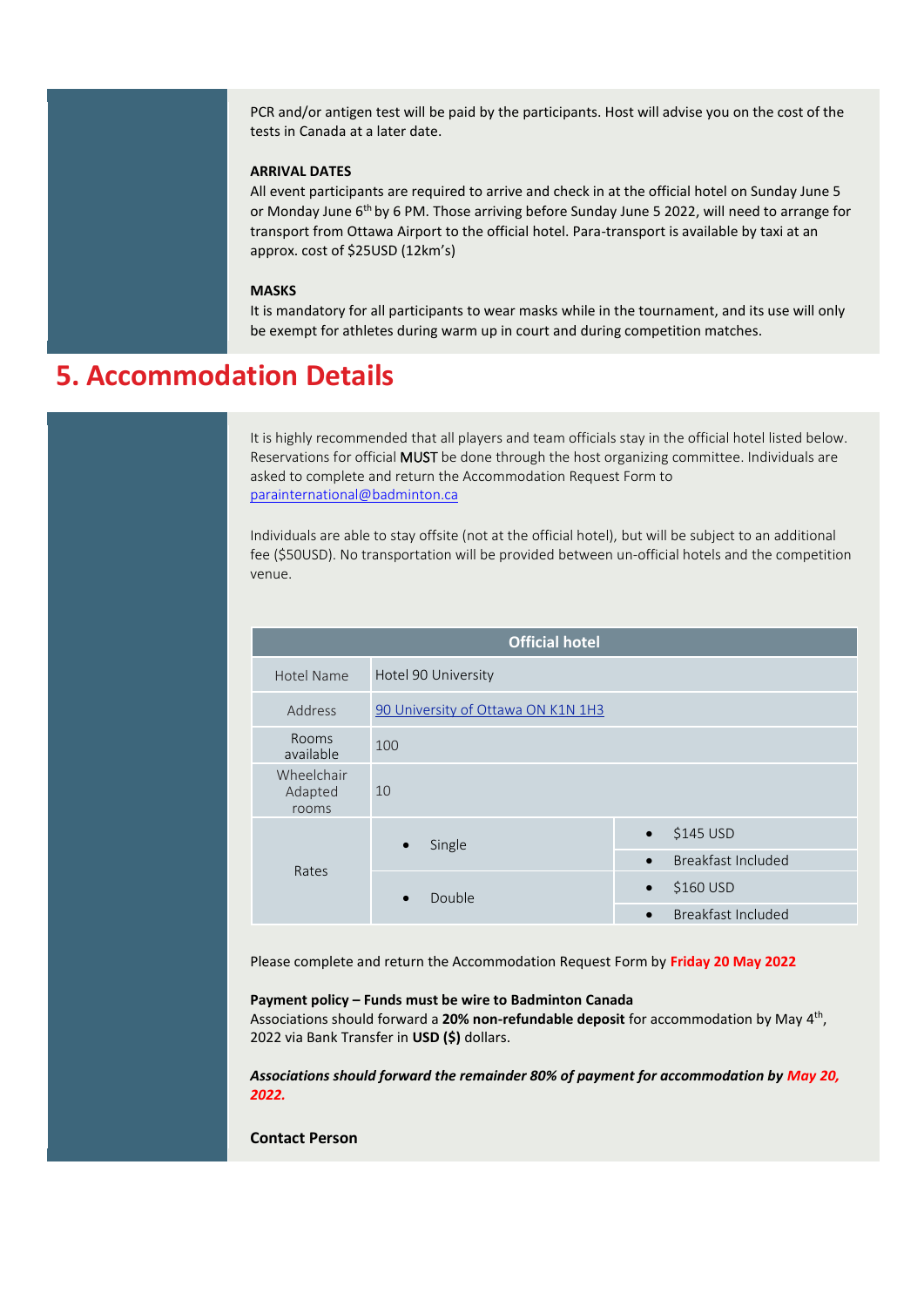**Coordinator`s name:** Kyle Hunter **Email:** [parainternational@badminton.ca](mailto:parainternational@badminton.ca) **Phone number:** 001-613-697-6324

#### **Meals:**

For those staying at the tournament hotel, breakfast daily will be included. All Players and Team Officials will be responsible for all other meals throughout the tournament. The venue is in the heart of downtown Ottawa - with restaurants minutes away, and several food deliveries services available. The host committee will provide information on local restaurants and specials (maps, menus, delivery, etc.). A Subway restaurant and Tim Horton's are available onsite.

### **6. Media Details**

| <b>Player Media</b><br><b>Obligations</b>     | It is a condition of entry into BWF sanctioned tournaments that each player, if requested by the<br>BWF, host organizer, or other tournament official, is required to undertake a range of media<br>activities. Please refer to the BWF Player Commitment Regulations for more information (BWF<br>Statute 5.3.6).<br>Member Associations should be prepared to facilitate the attendance of their player(s), if<br>requested.                                                                                                                                                                         |                             |             |  |
|-----------------------------------------------|--------------------------------------------------------------------------------------------------------------------------------------------------------------------------------------------------------------------------------------------------------------------------------------------------------------------------------------------------------------------------------------------------------------------------------------------------------------------------------------------------------------------------------------------------------------------------------------------------------|-----------------------------|-------------|--|
| <b>Media</b><br><b>Accreditation</b>          | Media wishing to attend this tournament must complete and submit the Media Accreditation<br>Request Form, by Friday 20 May 2022 parainternational@badminton.ca                                                                                                                                                                                                                                                                                                                                                                                                                                         |                             |             |  |
| <b>TV</b>                                     | Grade $2 -$ Level 1                                                                                                                                                                                                                                                                                                                                                                                                                                                                                                                                                                                    |                             |             |  |
| <b>Broadcast/Streaming</b><br><b>Schedule</b> | <b>Date</b>                                                                                                                                                                                                                                                                                                                                                                                                                                                                                                                                                                                            | <b>Number of</b><br>matches | <b>Time</b> |  |
|                                               | Wednesday 8 <sup>th</sup> June                                                                                                                                                                                                                                                                                                                                                                                                                                                                                                                                                                         | <b>TBD</b>                  | <b>TBD</b>  |  |
|                                               | Thursday 9th June                                                                                                                                                                                                                                                                                                                                                                                                                                                                                                                                                                                      | <b>TBD</b>                  | <b>TBD</b>  |  |
|                                               | Friday 10 <sup>th</sup> June                                                                                                                                                                                                                                                                                                                                                                                                                                                                                                                                                                           | <b>TBD</b>                  | <b>TBD</b>  |  |
|                                               | Saturday 11 <sup>th</sup> June                                                                                                                                                                                                                                                                                                                                                                                                                                                                                                                                                                         | <b>TBD</b>                  | <b>TBD</b>  |  |
|                                               | Sunday 12 <sup>th</sup> June                                                                                                                                                                                                                                                                                                                                                                                                                                                                                                                                                                           | <b>TBD</b>                  | <b>TBD</b>  |  |
|                                               |                                                                                                                                                                                                                                                                                                                                                                                                                                                                                                                                                                                                        |                             |             |  |
| <b>Video Recording and</b><br>Photography     | Photography is not permitted within the competition venue at any time, and the tournament<br>reserves the right to remove any items of equipment breaching this policy.<br>Video recording within the competition venue is only permitted by accredited players and team<br>officials of participating Member Associations, from clearly defined positions using video<br>accreditation passes. There a limited number of these positions and passes available, and prior<br>authorization must be obtained in advance from the tournament. Accreditation must be clearly<br>displayed on the cameras. |                             |             |  |
|                                               | The tournament reserves the right to remove any non-accredited items of equipment.                                                                                                                                                                                                                                                                                                                                                                                                                                                                                                                     |                             |             |  |